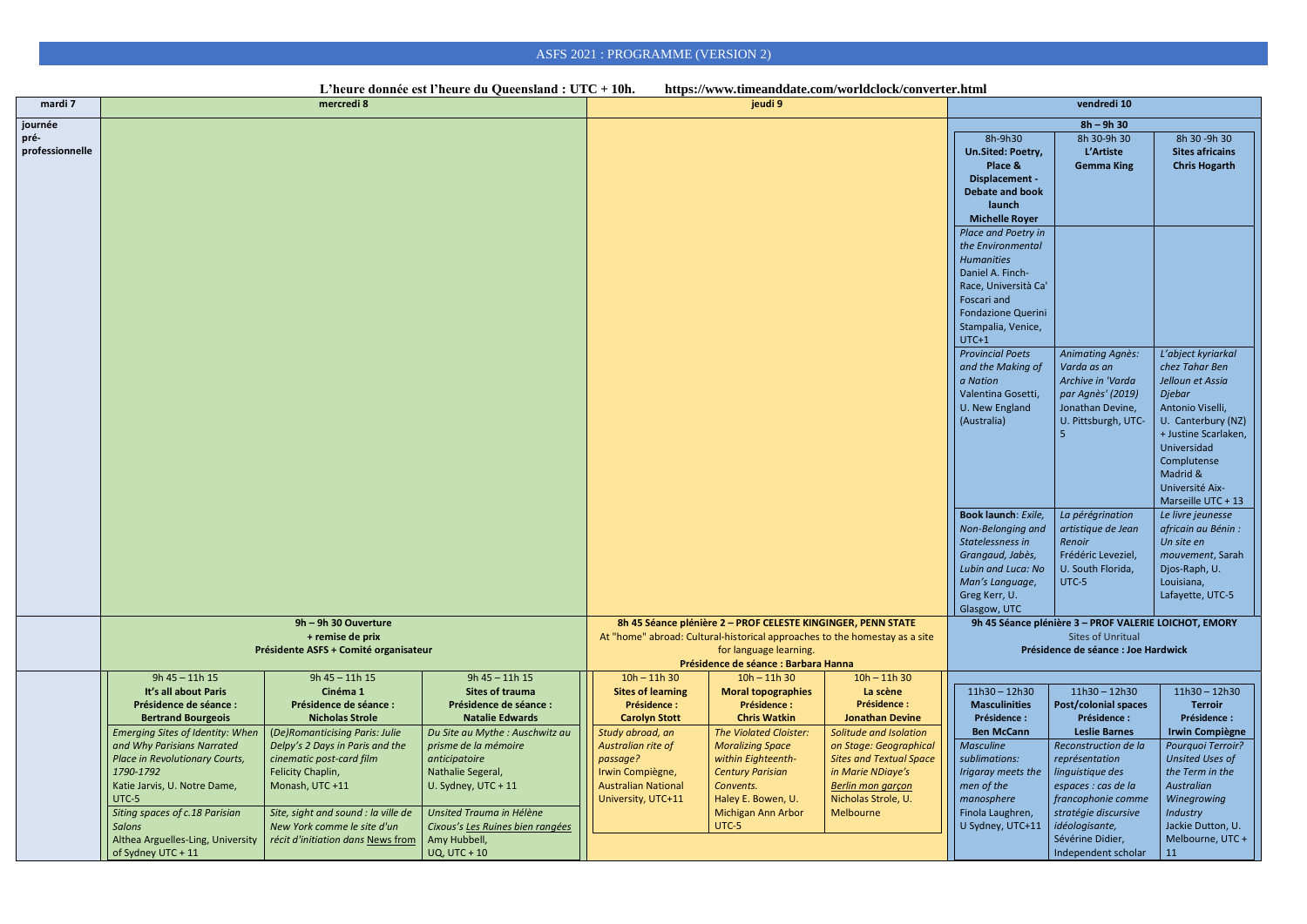| Eugène Atget's archives of the<br>Bièvre: Daylighting Paris's<br>buried river<br>Léa Vuong,<br>U. Sydney UTC + 11 | Home (1976) de Chantal<br>Akerman<br>Sophie Coombs,<br><b>UQ UTC + 10</b><br>Lauren Twine,<br>U. Adelaide, UTC + 10.30 | The Representation of Marine Le<br>Pen in Film and Bande Dessinée | Le site non cité : De l'ambiguïté<br>spatiale dans Le passé devant<br>soi de Gilbert Gatore<br>Charlotte Mackay,<br>Monash, UTC +11 | <b>Seeking French Studies:</b><br><b>French in Australian</b><br>position descriptions<br>Barbara Hanna +<br>Alicia Toohey, UQ, UTC<br>$+10$<br>The second language<br>French classroom as a<br>site of error correction<br>Jeanne Rolin-Ianziti,<br><b>UQ</b> | The Tivoli Affair: Real<br>Estate, Patriotism, and<br><b>Politics in Directory</b><br>Paris.<br>Alice Main,<br>U. Wisconsin-Madison,<br>UTC-6<br><b>Pilgrimage Unsettled:</b><br>The French revolution<br>and the politics of<br>sacred sites.<br>Kilian Harrer, U. of<br>Munich UTC+1 |                                                                | Playing to the camera:<br>The theatre through a<br>cinematic lens<br>Lisa Harper Campbell,<br>Independent scholar<br>$UTC + 10.30$<br>Sites of identity in<br><b>Madame Bovary,</b><br>Conall Cash, Cornell,<br>UTC-5 | The un.sited, the<br>un.sighted and<br>the un.cited:<br>L'Homme qui<br>voulait vivre<br>$(2010)$ , Un<br>Homme idéal<br>$(2015)$ and the<br>homme fatal in<br>21st century<br>French cinema<br>Joe Hardwick, UQ | "Des mers depuis<br>toujours<br>archipéliques":<br>Glissant and Hau'ofa's<br>"sea[s] of islands" and<br>francophone<br>postcolonial<br>transnationalisms<br>Josephine Goldman,<br>U. Sydney, UTC + 11 | Sites of Self and<br><b>Health: Terroir</b><br>and Nostalgia in<br>nineteenth<br>century France,<br>Genevieve Dally-<br>Watkins, U.<br>Sydney UTC + 11 |
|-------------------------------------------------------------------------------------------------------------------|------------------------------------------------------------------------------------------------------------------------|-------------------------------------------------------------------|-------------------------------------------------------------------------------------------------------------------------------------|----------------------------------------------------------------------------------------------------------------------------------------------------------------------------------------------------------------------------------------------------------------|----------------------------------------------------------------------------------------------------------------------------------------------------------------------------------------------------------------------------------------------------------------------------------------|----------------------------------------------------------------|-----------------------------------------------------------------------------------------------------------------------------------------------------------------------------------------------------------------------|-----------------------------------------------------------------------------------------------------------------------------------------------------------------------------------------------------------------|-------------------------------------------------------------------------------------------------------------------------------------------------------------------------------------------------------|--------------------------------------------------------------------------------------------------------------------------------------------------------|
|                                                                                                                   |                                                                                                                        |                                                                   |                                                                                                                                     |                                                                                                                                                                                                                                                                | (PETIT) DÉJEUNER - SNACK - PETITE SOMME                                                                                                                                                                                                                                                |                                                                |                                                                                                                                                                                                                       |                                                                                                                                                                                                                 | <b>CAFÉ - DOUCHE - FAIRE SES BAGAGES POUR LE WEEKEND</b>                                                                                                                                              |                                                                                                                                                        |
| midi - 13h                                                                                                        |                                                                                                                        |                                                                   | midi - 13h                                                                                                                          |                                                                                                                                                                                                                                                                |                                                                                                                                                                                                                                                                                        | 13h                                                            |                                                                                                                                                                                                                       |                                                                                                                                                                                                                 | 13h $15 - 14h$ 15                                                                                                                                                                                     |                                                                                                                                                        |
| <b>Streetscapes</b>                                                                                               |                                                                                                                        |                                                                   | <b>ARC GRANTS? Stronger together</b>                                                                                                | $13h - 14h 30$                                                                                                                                                                                                                                                 |                                                                                                                                                                                                                                                                                        |                                                                | $13h - 14h 30$                                                                                                                                                                                                        | $13h 15 - 14h 15$                                                                                                                                                                                               | $13h 15 - 14h 15$                                                                                                                                                                                     | $13h 15 - 14h 15$                                                                                                                                      |
| <b>Présidence : Joe Hardwick</b>                                                                                  |                                                                                                                        | Présidence : Sonia Wilson                                         |                                                                                                                                     | <b>Sites of French-Australian Cultural</b>                                                                                                                                                                                                                     |                                                                                                                                                                                                                                                                                        | In/authenticity                                                |                                                                                                                                                                                                                       | <b>Theatres of conflict</b>                                                                                                                                                                                     | <b>Post/Colonial</b>                                                                                                                                                                                  | <b>Literary Phantoms</b>                                                                                                                               |
| Sites of Recall: Régine Robin's Melancholy<br>(Self)Ethnography & Flânerie                                        |                                                                                                                        |                                                                   | Category 1 ARC Grants? Stronger Together! A<br>workshop to encourage collaboration and mutual                                       | connections<br><b>Présidence : Alistair Rolls</b>                                                                                                                                                                                                              |                                                                                                                                                                                                                                                                                        |                                                                | <b>Présidence : Amy Hubbell</b>                                                                                                                                                                                       | Présidence :<br><b>Alexis Bergantz</b>                                                                                                                                                                          | spaces 2<br>Présidence : Hélène                                                                                                                                                                       | Présidence : Klem<br><b>James</b>                                                                                                                      |
| Catherine Nesci, U. California Santa Barbara,                                                                     |                                                                                                                        | help                                                              |                                                                                                                                     |                                                                                                                                                                                                                                                                | <b>Reconnecting Sight and Site:</b><br>French literature in fin-de-siècle                                                                                                                                                                                                              |                                                                |                                                                                                                                                                                                                       |                                                                                                                                                                                                                 | <b>Jaccomard</b>                                                                                                                                                                                      |                                                                                                                                                        |
| UTC-8                                                                                                             |                                                                                                                        |                                                                   | Chris Andrews, Western Sydney U; Natalie                                                                                            | Australia, Alexis Bergantz,                                                                                                                                                                                                                                    |                                                                                                                                                                                                                                                                                        | <b>Upsetting the Touristic Gaze in</b>                         |                                                                                                                                                                                                                       | Agonies of                                                                                                                                                                                                      | Mothering against                                                                                                                                                                                     | Séance ou                                                                                                                                              |
|                                                                                                                   |                                                                                                                        |                                                                   | Edwards U Adelaide; Valentina Gosetti, U New                                                                                        | Royal Melbourne Institute of                                                                                                                                                                                                                                   |                                                                                                                                                                                                                                                                                        |                                                                | Chantal Spitz's Cartes postales                                                                                                                                                                                       | <b>Dislocation: The</b>                                                                                                                                                                                         | <b>Colonial Memories:</b>                                                                                                                                                                             | Télétravail?                                                                                                                                           |
| "L'Histoire se lit dans la rue": Urban streetscapes                                                               |                                                                                                                        |                                                                   | England; Chris Hogarth, U South Australia                                                                                           | Technology,<br>$UTC + 11$                                                                                                                                                                                                                                      |                                                                                                                                                                                                                                                                                        | California,                                                    | Katherine Hammitt, U. Southern                                                                                                                                                                                        | poilu between his<br>village and the                                                                                                                                                                            | Hybridity in<br>Chamoiseau's                                                                                                                                                                          | (Dis)incarnation,<br>Vision and Touch in                                                                                                               |
| as "sites" of a fragmented identity in Colette                                                                    |                                                                                                                        | UTC-8                                                             |                                                                                                                                     |                                                                                                                                                                                                                                                                |                                                                                                                                                                                                                                                                                        | trenches, 1914-                                                | Chemin d'école                                                                                                                                                                                                        | Xavier Durrieu's                                                                                                                                                                                                |                                                                                                                                                                                                       |                                                                                                                                                        |
| Fellous's Avenue de France (2001),                                                                                |                                                                                                                        |                                                                   | The Female Vagabond in French-                                                                                                      |                                                                                                                                                                                                                                                                | Pseudo-sites and simulacra of la                                                                                                                                                                                                                                                       | 1918                                                           | Dakshayani                                                                                                                                                                                                            | 1853 Table-Turning                                                                                                                                                                                              |                                                                                                                                                                                                       |                                                                                                                                                        |
| <b>Beth Kearney</b>                                                                                               |                                                                                                                        |                                                                   | France profonde in the novels of<br><b>Australian Travel Writing Natalie</b>                                                        |                                                                                                                                                                                                                                                                |                                                                                                                                                                                                                                                                                        | Martyn Lyons,                                                  | Shankar, Emory,                                                                                                                                                                                                       | Manuscript                                                                                                                                                                                                      |                                                                                                                                                                                                       |                                                                                                                                                        |
| UQ UTC+10                                                                                                         |                                                                                                                        | Edwards, U. Adelaide UTC + 10.30                                  |                                                                                                                                     | <b>Michel Houellebecq</b>                                                                                                                                                                                                                                      |                                                                                                                                                                                                                                                                                        | <b>UNSW, UTC + 11</b>                                          | $UTC + 8$                                                                                                                                                                                                             | Patrick Kennedy, U<br>Melbourne, UTC                                                                                                                                                                            |                                                                                                                                                                                                       |                                                                                                                                                        |
|                                                                                                                   |                                                                                                                        |                                                                   | Sites and Cites of English in French                                                                                                |                                                                                                                                                                                                                                                                |                                                                                                                                                                                                                                                                                        | Klem James, U. Wollongong<br>The French go to Luna Park (1909- |                                                                                                                                                                                                                       |                                                                                                                                                                                                                 | $+11$                                                                                                                                                                                                 |                                                                                                                                                        |
|                                                                                                                   |                                                                                                                        |                                                                   | Writing: Comparing the Cases of<br>1946)                                                                                            |                                                                                                                                                                                                                                                                |                                                                                                                                                                                                                                                                                        | L'Indochine dans                                               | Fanon's Eyes Wide                                                                                                                                                                                                     | The Strange Case of                                                                                                                                                                                             |                                                                                                                                                                                                       |                                                                                                                                                        |
|                                                                                                                   |                                                                                                                        | French-Australian and French-                                     |                                                                                                                                     |                                                                                                                                                                                                                                                                | James Cannon, Latrobe, UTC + 11                                                                                                                                                                                                                                                        | l'imaginaire de la<br>Légion Étrangère,                        | Shut: Wearing the<br>Mask of Race at                                                                                                                                                                                  | Noël Chassériau, or<br><b>Who Translated</b>                                                                                                                                                                    |                                                                                                                                                                                                       |                                                                                                                                                        |
|                                                                                                                   |                                                                                                                        | American Literature,                                              | Chris Hogarth, U. South Australia                                                                                                   |                                                                                                                                                                                                                                                                |                                                                                                                                                                                                                                                                                        | Frédéric Barthet,                                              | <b>New Orleans's</b>                                                                                                                                                                                                  | <b>Carter Brown?</b>                                                                                                                                                                                            |                                                                                                                                                                                                       |                                                                                                                                                        |
|                                                                                                                   |                                                                                                                        |                                                                   |                                                                                                                                     |                                                                                                                                                                                                                                                                |                                                                                                                                                                                                                                                                                        | <b>UQ, UTC + 10</b>                                            | <b>Quadroon Balls</b>                                                                                                                                                                                                 | Alistair Rolls, U                                                                                                                                                                                               |                                                                                                                                                                                                       |                                                                                                                                                        |
|                                                                                                                   |                                                                                                                        |                                                                   |                                                                                                                                     |                                                                                                                                                                                                                                                                |                                                                                                                                                                                                                                                                                        |                                                                |                                                                                                                                                                                                                       | Jarrod Hayes,                                                                                                                                                                                                   | Newcastle +                                                                                                                                                                                           |                                                                                                                                                        |
|                                                                                                                   |                                                                                                                        |                                                                   |                                                                                                                                     |                                                                                                                                                                                                                                                                |                                                                                                                                                                                                                                                                                        |                                                                |                                                                                                                                                                                                                       | Monash, UTC + 11                                                                                                                                                                                                | Clara Sitbon, U<br>Sydney, UTC + 11                                                                                                                                                                   |                                                                                                                                                        |
| Assemblée générale                                                                                                |                                                                                                                        |                                                                   | 14h 45                                                                                                                              |                                                                                                                                                                                                                                                                |                                                                                                                                                                                                                                                                                        |                                                                |                                                                                                                                                                                                                       |                                                                                                                                                                                                                 |                                                                                                                                                                                                       |                                                                                                                                                        |
|                                                                                                                   |                                                                                                                        |                                                                   |                                                                                                                                     | $14h 45 - 15h45$                                                                                                                                                                                                                                               |                                                                                                                                                                                                                                                                                        | 14h45-15h45                                                    | 14h 45 - 15h45                                                                                                                                                                                                        |                                                                                                                                                                                                                 | 14h 30 - 14h 45 CLOTURE OFFICIELLE                                                                                                                                                                    |                                                                                                                                                        |
|                                                                                                                   |                                                                                                                        |                                                                   | Table ronde : enseigner                                                                                                             | <b>Artistic sites</b><br><b>Présidence :</b>                                                                                                                                                                                                                   |                                                                                                                                                                                                                                                                                        | <b>Siting the poet</b>                                         |                                                                                                                                                                                                                       |                                                                                                                                                                                                                 |                                                                                                                                                                                                       |                                                                                                                                                        |
|                                                                                                                   |                                                                                                                        |                                                                   |                                                                                                                                     | post-Covid<br>Présidence :                                                                                                                                                                                                                                     |                                                                                                                                                                                                                                                                                        | <b>Chris Andrews</b>                                           | <b>Présidence :</b><br><b>Antonio Viselli</b>                                                                                                                                                                         |                                                                                                                                                                                                                 | 14h 45 - 15h 15                                                                                                                                                                                       |                                                                                                                                                        |
|                                                                                                                   |                                                                                                                        |                                                                   |                                                                                                                                     | <b>Marie-Laure Vuaille-</b>                                                                                                                                                                                                                                    |                                                                                                                                                                                                                                                                                        |                                                                |                                                                                                                                                                                                                       | <b>MEET AND MINGLE</b>                                                                                                                                                                                          |                                                                                                                                                                                                       |                                                                                                                                                        |
|                                                                                                                   |                                                                                                                        |                                                                   |                                                                                                                                     | <b>Barcan</b>                                                                                                                                                                                                                                                  |                                                                                                                                                                                                                                                                                        |                                                                |                                                                                                                                                                                                                       |                                                                                                                                                                                                                 |                                                                                                                                                                                                       |                                                                                                                                                        |
|                                                                                                                   |                                                                                                                        |                                                                   |                                                                                                                                     | <b>Motivation et</b>                                                                                                                                                                                                                                           | The Moveable                                                                                                                                                                                                                                                                           |                                                                | <b>Siting Hopkins's prosody</b>                                                                                                                                                                                       |                                                                                                                                                                                                                 |                                                                                                                                                                                                       |                                                                                                                                                        |
|                                                                                                                   |                                                                                                                        |                                                                   |                                                                                                                                     | engagement cognitif des<br>étudiants dans un cours                                                                                                                                                                                                             | Palace of the Mind:<br>A Short Study of                                                                                                                                                                                                                                                |                                                                | with that of his French<br>poetic contemporaries,                                                                                                                                                                     |                                                                                                                                                                                                                 |                                                                                                                                                                                                       |                                                                                                                                                        |
|                                                                                                                   |                                                                                                                        |                                                                   |                                                                                                                                     | de FLE à l'université                                                                                                                                                                                                                                          | Magritte,                                                                                                                                                                                                                                                                              |                                                                | <b>Rimbaud and Laforgue:</b>                                                                                                                                                                                          |                                                                                                                                                                                                                 |                                                                                                                                                                                                       |                                                                                                                                                        |
|                                                                                                                   |                                                                                                                        |                                                                   |                                                                                                                                     | post-COVID : la nouvelle                                                                                                                                                                                                                                       | Christina Olszweski,                                                                                                                                                                                                                                                                   |                                                                | a study in rhyme, rhythm                                                                                                                                                                                              |                                                                                                                                                                                                                 |                                                                                                                                                                                                       |                                                                                                                                                        |
|                                                                                                                   |                                                                                                                        |                                                                   |                                                                                                                                     | normalité                                                                                                                                                                                                                                                      | U. Melbourne                                                                                                                                                                                                                                                                           |                                                                | and translation<br>Monica Dennison, U.                                                                                                                                                                                |                                                                                                                                                                                                                 |                                                                                                                                                                                                       |                                                                                                                                                        |
|                                                                                                                   |                                                                                                                        |                                                                   |                                                                                                                                     |                                                                                                                                                                                                                                                                |                                                                                                                                                                                                                                                                                        |                                                                | New England, UTC + 11                                                                                                                                                                                                 |                                                                                                                                                                                                                 |                                                                                                                                                                                                       |                                                                                                                                                        |
|                                                                                                                   |                                                                                                                        |                                                                   |                                                                                                                                     | <b>Marie-Laure Vuaille-</b>                                                                                                                                                                                                                                    | Was there a                                                                                                                                                                                                                                                                            |                                                                | Maisons de                                                                                                                                                                                                            |                                                                                                                                                                                                                 |                                                                                                                                                                                                       |                                                                                                                                                        |
|                                                                                                                   |                                                                                                                        |                                                                   |                                                                                                                                     | Barcan, U Newcastle,                                                                                                                                                                                                                                           | Surrealist Smile?,                                                                                                                                                                                                                                                                     |                                                                | poètes/Homes of poets:                                                                                                                                                                                                |                                                                                                                                                                                                                 |                                                                                                                                                                                                       |                                                                                                                                                        |
|                                                                                                                   |                                                                                                                        | Carolyn Stott, USydney;                                           |                                                                                                                                     | or, the Face as Site                                                                                                                                                                                                                                           | "dwelling poetically"                                                                                                                                                                                                                                                                  |                                                                |                                                                                                                                                                                                                       |                                                                                                                                                                                                                 |                                                                                                                                                                                                       |                                                                                                                                                        |
|                                                                                                                   |                                                                                                                        |                                                                   | Nathalie Camerlynck                                                                                                                 |                                                                                                                                                                                                                                                                | of History: Le Cri de                                                                                                                                                                                                                                                                  |                                                                |                                                                                                                                                                                                                       |                                                                                                                                                                                                                 |                                                                                                                                                                                                       |                                                                                                                                                        |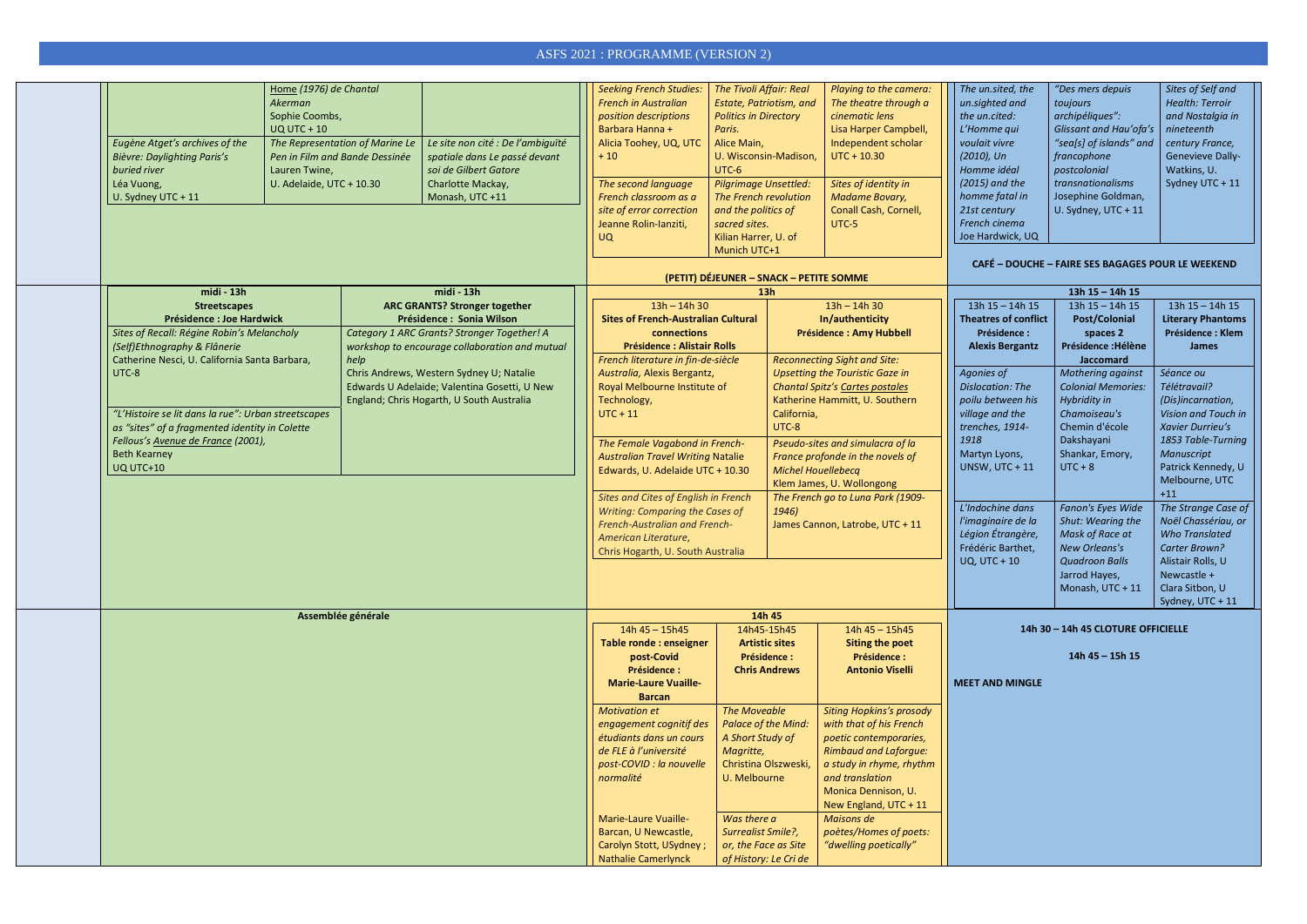|                                                                                                                                                                                              |                                                                                                                                           |                                  |                                                                                       |                                                                                                   | USyd; Hugues Peters,<br><b>UNSW</b> ; Clara Sitbon,<br>USyd; Barbara Hanna,<br><b>UQ</b>      | la nature, Satie's<br>Parade, "Soyface"<br>and others<br><b>Charles Rice-Davis,</b><br><b>Victoria University</b><br>of Wellington<br><b>UTC+13</b> | Bertrand Bourgeois, U.<br>Melbourne, UTC + 11                        |  |  |
|----------------------------------------------------------------------------------------------------------------------------------------------------------------------------------------------|-------------------------------------------------------------------------------------------------------------------------------------------|----------------------------------|---------------------------------------------------------------------------------------|---------------------------------------------------------------------------------------------------|-----------------------------------------------------------------------------------------------|-----------------------------------------------------------------------------------------------------------------------------------------------------|----------------------------------------------------------------------|--|--|
| 14h 30 - 15h 30                                                                                                                                                                              |                                                                                                                                           |                                  | $14h$ 30 - 15h 30                                                                     | <b>MINI-PAUSE</b>                                                                                 |                                                                                               |                                                                                                                                                     |                                                                      |  |  |
|                                                                                                                                                                                              |                                                                                                                                           |                                  | RENCONTRES SOCIALES et STUDIEUSES / MEET AND MINGLE<br>(ou ramassage scolaire, méls)  | (pause-pipi, que fait le chien, oh je préfère ne pas savoir ? etc)                                |                                                                                               |                                                                                                                                                     |                                                                      |  |  |
| Gemma King,                                                                                                                                                                                  | <b>MEET</b>                                                                                                                               |                                  | 14h 45 - 15h 15                                                                       |                                                                                                   |                                                                                               |                                                                                                                                                     |                                                                      |  |  |
|                                                                                                                                                                                              | <b>AND</b><br><b>MINGLE</b>                                                                                                               |                                  | DRAFT - Présentation du Cercle de discussion                                          |                                                                                                   |                                                                                               |                                                                                                                                                     |                                                                      |  |  |
| Dutton                                                                                                                                                                                       | sur                                                                                                                                       |                                  | Michelle Royer, Victoria Souliman,<br>Bertrand Bourgeois, Léa Vuong, Nathalie Ségeral |                                                                                                   |                                                                                               |                                                                                                                                                     |                                                                      |  |  |
|                                                                                                                                                                                              | Wonder.me                                                                                                                                 |                                  | https://uni-                                                                          |                                                                                                   |                                                                                               |                                                                                                                                                     |                                                                      |  |  |
|                                                                                                                                                                                              |                                                                                                                                           |                                  | sydney.zoom.us/j/83924176810?pwd=NWNzWjJkZHFId2RYMEJGdHp1QUtnUT09                     |                                                                                                   |                                                                                               |                                                                                                                                                     |                                                                      |  |  |
|                                                                                                                                                                                              |                                                                                                                                           |                                  | Meeting ID: 839 2417 6810<br>Password: 841616                                         |                                                                                                   |                                                                                               |                                                                                                                                                     |                                                                      |  |  |
|                                                                                                                                                                                              |                                                                                                                                           |                                  |                                                                                       |                                                                                                   |                                                                                               |                                                                                                                                                     |                                                                      |  |  |
|                                                                                                                                                                                              |                                                                                                                                           |                                  |                                                                                       |                                                                                                   |                                                                                               |                                                                                                                                                     |                                                                      |  |  |
|                                                                                                                                                                                              |                                                                                                                                           |                                  |                                                                                       |                                                                                                   |                                                                                               |                                                                                                                                                     |                                                                      |  |  |
|                                                                                                                                                                                              | 15h45-17h15<br>Post-colonial sites of memory                                                                                              |                                  | $15h$ 30 - 17h15                                                                      |                                                                                                   |                                                                                               | $16h - 17h$                                                                                                                                         |                                                                      |  |  |
| $15h 30 - 16h 30$                                                                                                                                                                            | 15h30-16h30                                                                                                                               |                                  |                                                                                       | 15h45-17h15                                                                                       | 16h-17h                                                                                       |                                                                                                                                                     | 16h-17h                                                              |  |  |
| Diversifying<br>Research,<br>Valentina<br>Gosetti, Jacqui<br>Conquering the<br>Job Market,<br>Natalie<br>Edwards,<br>Victoria<br>15h 45<br>Souliman,<br>Charlotte<br>Mackay, Jarrod<br>Hayes |                                                                                                                                           |                                  | <b>Idealised sites</b><br>Présidence :                                                | Apprendre à distance<br>Présidence :                                                              | <b>Sites of thought</b>                                                                       |                                                                                                                                                     | <b>Bodily sites/ Gender</b>                                          |  |  |
|                                                                                                                                                                                              |                                                                                                                                           | <b>Présidence : Jarrod Hayes</b> | <b>Elizabeth Rechniewski</b>                                                          | <b>Marie-Laure Vuaille-Barcan</b>                                                                 | <b>Présidence : Jenny Davis Barnett</b><br>Sites for thought: incongruence in                 |                                                                                                                                                     | <b>Présidence : Beth Kearney</b><br>« Séparer quelqu'un de quelque   |  |  |
|                                                                                                                                                                                              |                                                                                                                                           |                                  |                                                                                       |                                                                                                   | medieval French multi-text                                                                    |                                                                                                                                                     | chose ou quelque chose de                                            |  |  |
|                                                                                                                                                                                              | The White Building: Art,<br>Architecture and Refracted                                                                                    |                                  | 15h 30<br>The Epistolary Novel as Site for                                            | 15h 45<br>Co-teaching literature in the<br>remote learning space: Crime                           | manuscripts (Paris, BnF, fr. 821)<br>Johannes Junge Ruhland, Stanford                         |                                                                                                                                                     | quelqu'un » : (Dis)orientation in<br>Fatima Daas' La petite dernière |  |  |
|                                                                                                                                                                                              |                                                                                                                                           |                                  | <b>Utopian Alternatives: Delphine</b>                                                 |                                                                                                   |                                                                                               |                                                                                                                                                     | Frances Egan, Monash, UTC + 11                                       |  |  |
|                                                                                                                                                                                              | Memory, Leslie Barnes,                                                                                                                    |                                  | by Madame de Staël                                                                    | Fiction as a tool to develop<br>research practices at senior level<br>Clara Sitbon, University of | <b>Siting Rousseau's state of Nature</b>                                                      |                                                                                                                                                     | Photographie et réserve                                              |  |  |
|                                                                                                                                                                                              | $UTC + 11$                                                                                                                                | Australian National University,  | Jackie Dutton, University of<br>Melbourne +                                           |                                                                                                   | Chris Watkin, Monash, UTC + 11                                                                | d'imaginaire                                                                                                                                        | Perrine Gaudry, Emory                                                |  |  |
|                                                                                                                                                                                              |                                                                                                                                           |                                  | Charlotte Walkling, University of                                                     | Sydney + Carolyn Stott,                                                                           |                                                                                               | $UTC + 1$                                                                                                                                           |                                                                      |  |  |
|                                                                                                                                                                                              |                                                                                                                                           |                                  | <b>Melbourne</b>                                                                      | University of Sydney                                                                              |                                                                                               |                                                                                                                                                     |                                                                      |  |  |
|                                                                                                                                                                                              | Sites of the bagne in New                                                                                                                 |                                  | 16h Sites of authenticity, or                                                         | 16h 15 Re-Siting the Un-Sited:                                                                    |                                                                                               |                                                                                                                                                     |                                                                      |  |  |
|                                                                                                                                                                                              |                                                                                                                                           | Caledonia: from trace-mémoire    | landscapes that spontaneously                                                         | Virtual Exchange in a Global                                                                      |                                                                                               |                                                                                                                                                     |                                                                      |  |  |
|                                                                                                                                                                                              | to lieu de mémoire<br>Briony Neilson, U. Sydney,                                                                                          |                                  | generate poetry in 19th century<br>French travelogues, Heather                        | Pandemic<br>Lhorine Francois, Sophie                                                              |                                                                                               |                                                                                                                                                     |                                                                      |  |  |
|                                                                                                                                                                                              | <b>UTC+11</b>                                                                                                                             | Williams U. Wales, UTC           |                                                                                       | Rachmuhl Bordeaux Montaigne,                                                                      |                                                                                               |                                                                                                                                                     |                                                                      |  |  |
|                                                                                                                                                                                              |                                                                                                                                           |                                  |                                                                                       | Kathleen Loysen, Montclair<br>State U                                                             |                                                                                               |                                                                                                                                                     |                                                                      |  |  |
|                                                                                                                                                                                              |                                                                                                                                           | Le Jardin d'agronomie tropicale  |                                                                                       | 16h45 L'enseignement des                                                                          |                                                                                               |                                                                                                                                                     |                                                                      |  |  |
|                                                                                                                                                                                              |                                                                                                                                           | as site of memory and forgetting |                                                                                       | questions de langue française à                                                                   |                                                                                               |                                                                                                                                                     |                                                                      |  |  |
|                                                                                                                                                                                              | Gemma King, Australian<br><b>National University</b>                                                                                      |                                  |                                                                                       | distance pour les étudiants du<br>cycle supérieur : cas de la filière                             |                                                                                               |                                                                                                                                                     |                                                                      |  |  |
|                                                                                                                                                                                              |                                                                                                                                           |                                  |                                                                                       | de traduction, Naoufal El Bakali,<br>Maroc UTC + 1                                                |                                                                                               |                                                                                                                                                     |                                                                      |  |  |
|                                                                                                                                                                                              |                                                                                                                                           |                                  |                                                                                       | $17h$ $15 - 18h$ 45                                                                               |                                                                                               |                                                                                                                                                     |                                                                      |  |  |
|                                                                                                                                                                                              | 17h 30 Séance plénière 1 PROF CHARLES FORSDICK, U LIVERPOOL<br>Rethinking the sites of travel: deceleration, verticality, micro-sensation |                                  |                                                                                       | Les sites (réels et imaginaires) de la<br>Sites écologiques                                       |                                                                                               |                                                                                                                                                     |                                                                      |  |  |
|                                                                                                                                                                                              |                                                                                                                                           |                                  | Présidence de séance : Amy Hubbell                                                    |                                                                                                   | sorcellerie au 15ème<br><b>Présidence : Alexandra Kurmann</b>                                 |                                                                                                                                                     |                                                                      |  |  |
|                                                                                                                                                                                              |                                                                                                                                           |                                  |                                                                                       |                                                                                                   | Présidence : Véronique Duché<br>Extraction and dysregulation: the<br>Sites de la répression : |                                                                                                                                                     |                                                                      |  |  |
|                                                                                                                                                                                              |                                                                                                                                           |                                  |                                                                                       |                                                                                                   | L'organisation territoriale de lutte                                                          |                                                                                                                                                     | case of oil exploitation in Je,                                      |  |  |
|                                                                                                                                                                                              |                                                                                                                                           |                                  |                                                                                       |                                                                                                   | contre la sorcellerie en Suisse                                                               |                                                                                                                                                     |                                                                      |  |  |